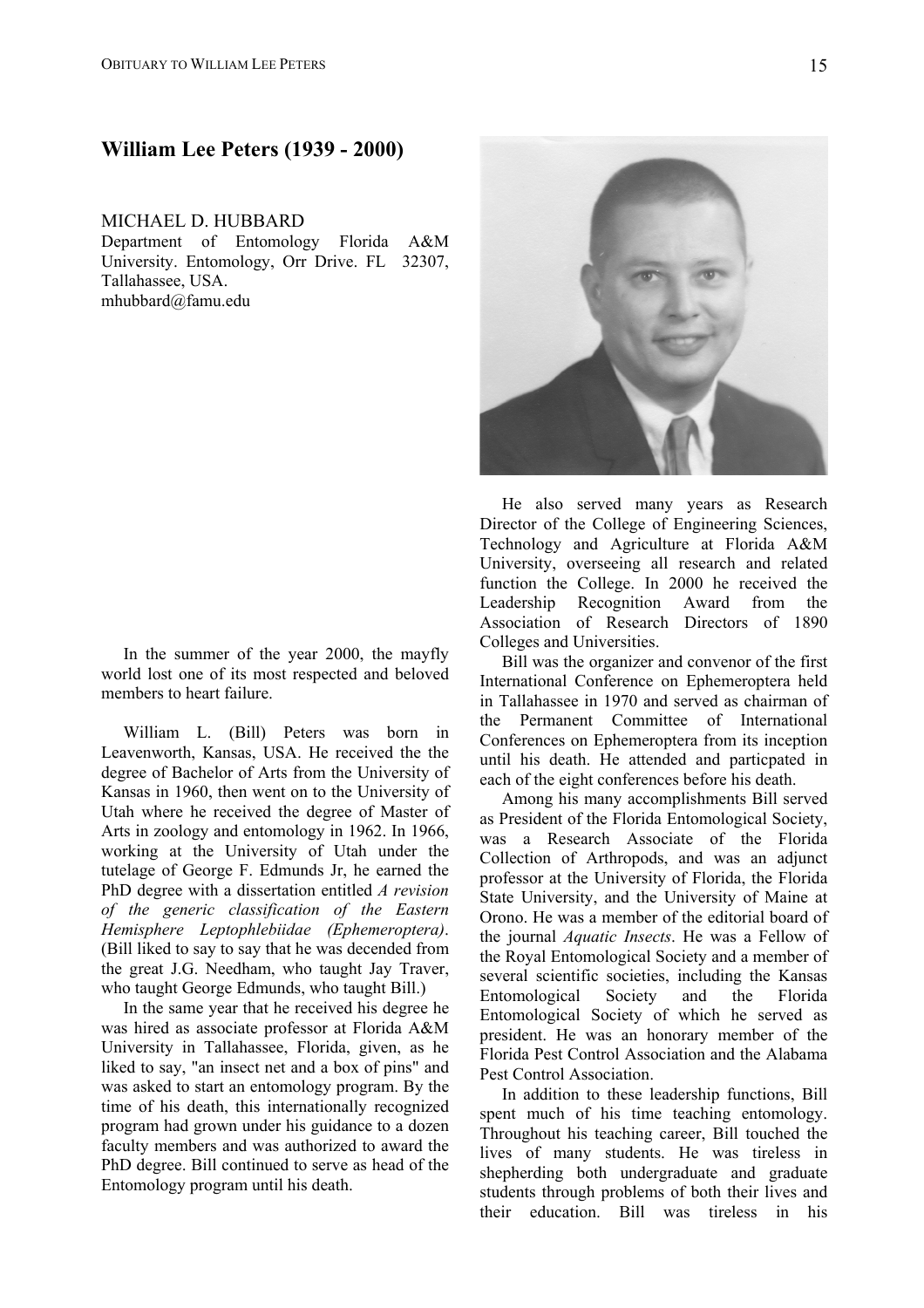encouragement and guidance of ugdergrauate students. He never hesitatend in stepping in to help solve any problems a student might experience: educational, personal, or financial. Among the students who received the PhD degree under his direction are P.T.P. Tsui, M.L. Pescador, H.M. Savage, P.M. Grant, T.J. Fink, J.H. Epler, S.K. Burian, and M.D. Hubbard.

Bill (along with his wife Jan) was renowned for his hospitality. They invited countless visiting scholars and students to stay in their home over the years. It seemed there was always someone at their house in the extra room or at the dining table. The only charge was that one had to listen to his stories.

Bill made major contributions to the study of Ephemeroptera. His scientific research dealt mainly with the mayfly family Leptophlebiidae on a cosmopolitan level. He published over one hundred scientific papers and monographs, established over sixty new genera and subgenera, and described countless new species. He also encouraged, guided, and collaborated with many other mayfly researchers.

Bill is survived by his wife of 36 years, Jan Peters; one daughter, Rae Vinson; and four grandchildren, Alex Adams, Zoe Vinson, Evan Vinson, and Dillon Vinson. We will all miss him.

## **Scientific Publications of William L. Peters**

- Peters WL. 1959. A new species of *Callibaetis* from Kansas. Journal of the Kansas Entomological Society 32:173-175.
- Peters WL; Edmunds Jr GF. 1961. The mayflies (Ephemeroptera) of the San Juan River, Navajo Reservoir Basin. Anthropological Papers, University of Utah 55:107-111.
- Edmunds Jr GF; Allen RK; Peters WL. 1963. An annotated key to the nymphs of the families and subfamilies of mayflies (Ephemeroptera). University of Utah Biological Series 13:1-49, 78 figs.
- Peters WL. 1963. A new species of *Habrophlebiodes* from China (Ephemeroptera: Leptophlebiidae). Proceedings of the Royal Entomological Society of London (B)32:41-43.
- Peters WL; Edmunds Jr GF. 1963. Revision of the generic classification of the Eastern Hemisphere Leptophlebiidae (Ephemeroptera). Pacific Insects 12:157-240.
- Peters WL; Edmunds Jr GF. 1964. A revision of the generic classification of the Ethiopian Leptophlebiidae (Ephemeroptera). Transactions of the Royal Entomological Society of London 116:225-253.
- Peters WL; Gillies MT; Edmunds Jr GF. 1964. Two new genera of mayflies from the Ethiopian and

Oriental Regions (Ephemeroptera: Leptophlebiidae). Proceedings of the Royal Entomological Society of London (B)33:117-124.

- Peters WL. 1966. The nymphs of *Hagenulodes* Ulmer (Leptophlebiidae: Ephemeroptera). Proceedings of the Royal Entomological Society of London (B)35:26-28.
- Peters WL; Warren LO. 1966. Seasonal distribution of adult Ephemeroptera in northwestern Arkansas. Journal of the Kansas Entomological Society 39:396-401.
- Peters WL. 1967. New species of *Prosopistoma* from the Oriental Region (Prosopistomatoidea: Ephemeroptera). Tijdschrift voor Entomologie 110:207-222.
- Peters WL. 1969. *Askola froehlichi*, a new genus and species from southern Brazil (Leptophlebiidae: Ephemeroptera). Florida Entomologist 52:253-258.
- Peters WL; Edmunds Jr GF. 1970. Revision of the generic classification of the Eastern Hemisphere Leptophlebiidae (Ephemeroptera). Pacific Insects 12:157-240.
- Tsui PTP; Peters WL. 1970. The nymph of *Habrophlebiodes gilliesi* Peters (Ephemeroptera: Leptophlebiidae). Proceedings of the Royal Entomological Society of London 45:89-90.
- Pescador ML; Peters WL. 1971. The imago of *Baetica becki* Schneider and Berner (Baetiscidae: Ephemeroptera). Florida Entomologist 54:329-334.
- Peters WL. 1971. A revision of the Leptophlebiidae of the West Indies (Ephemeroptera). Smithsonian Contributions to Zoology 62:1-48.
- Peters WL. 1971. Entomology of the Aucklands and other islands south of New Zealand: Ephemeroptera: Leptophlebiidae. Pacific Insects Monograph 27:47-51.
- Arvy L; Peters WL. 1972. A new name for a generic homonym of a parasite in Ephemeroptera (Protozoa). Entomological News 83:38.
- Peters WL. 1972. The nymph of *Dipterophlebiodes* sp. (Leptophlebiidae: Ephemeroptera). Entomological News 83:53-56.
- Peters WL; Edmunds Jr GF. 1972. A revision of the generic classification of certain Leptophlebiidae from southern South America (Ephemeroptera). Annals of the Entomological Society of America 65:1398-1414.
- Peters WL; Tsui PTP. 1972. New species of *Thraulus* from Asia (Leptophlebiidae: Ephemeroptera). Oriental Insects 6:1-17.
- Peters WL; Tsui PTP. 1972. A new name for a specific homonym in *Thraulus* (Ephemeroptera: Leptophlebiidae). Oriental Insects 6:565.
- Tsui PTP; Peters WL. 1972. The comparative morphology of the thorax of selected genera of the Leptophlebiidae (Ephemeroptera). Journal of Zoology 168:309-367.
- Arvy L; Peters WL. 1973. Phorésies, biocoenoses et thanatocoenoses chez les Ephéméroptères. Pages 254-312, pl. 1-4 *in* Peters WL; Peters JG (eds.),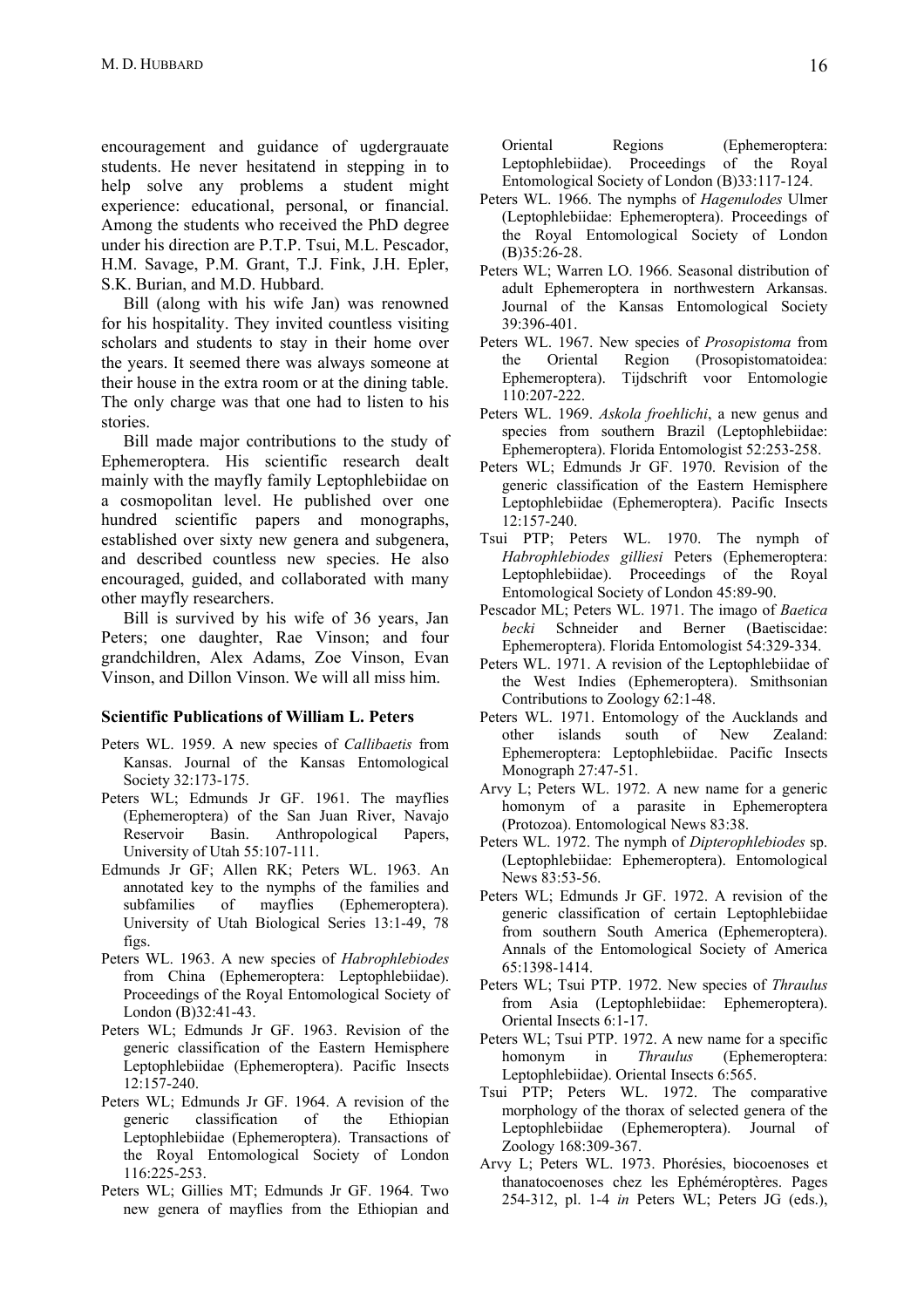Proceedings of the First International Conference on Ephemeroptera

- Peters WL. 1973. First International Conference on Ephemeroptera. Pages 1-6 *in* Peters WL; Peters JG (eds.), Proceedings of the First International Conference on Ephemeroptera. E. J. Brill, Leiden..
- Peters WL; Jones J. 1973. Historical and biological aspects of the Blackwater River in northwestern Florida. Pages 242-253, 3 pl. *in* Peters WL.; Peters JG (eds.), Proceedings of the First International Conference on Ephemeroptera. E. J Brill, Leiden.
- Peters WL; Peters JG. 1973. Proceedings of the First International Conference on Ephemeroptera. E. J. Brill, Leiden. 312pp.
- Pescador ML; Peters WL. 1974. The life history and ecology of *Baetisca rogersi* Berner (Ephemeroptera: Baetiscidae). Bulletin of the Florida State Museum (Biological Sciences) 17(3):151-209.
- Peters WL; Harrison AD. 1974. Redescription of *Terpides* Demoulin from St. Vincent, West Indies. Proceedings of the Entomological Society of Washington 76:178-185.
- Peters WL; Terra LSW. 1974. Description of the nymph and the phylogenetic relationships of *Calliarcys* Eaton from Portugal (Ephemeroptera: Leptophlebiidae). Ciência biológica. Ecologia e sistemática 1:61-69.
- Tsui PTP; Peters WL. 1974. Embryonic development, early instar morphology, and behavior of *Tortopus incertus* (Ephemeroptera: Polymitarcyidae). Florida Entomologist 57:349-356.
- Arvy L; Peters WL. 1975. L'"*Ephemeri Vita*" a trois siècles. Eatonia Supplement 1:1-16.
- Peters WL. 1975. A new species of *Indialis* from India (Ephemeroptera: Leptophlebiidae). Pan-Pacific Entomologist 51:159-161.
- Tsui PTP; Peters WL. 1975. The comparative morphology and phylogeny of certain Gondwanian Leptophlebiidae based on the thorax, tentorium, and abdominal terga (Ephemeroptera). Transactions of the American Entomological Society 101:505-595.
- Arvy L; Peters WL. 1976. Liste des Ephéméroptèreshôtes de parasites, de commensaux et autres associés. Annales de Parasitologie Humaine et Comparée 51:121-141.
- Hubbard MD; Peters WL. 1976. The number of genera and species of mayflies (Ephemeroptera). Entomological News 87:245.
- Hubbard MD; Peters WL. 1977. Ephemeroptera. Pages 165-169 *in* Hurlbert SH (ed.), Biotia Acuatica de Sudamerica Austral. San Diego State University, San Diego, California.
- Peters WL; Peters JG. 1977. Adult life and emergence of *Dolania americana* in northwestern Florida (Ephemeroptera: Behningiidae). Internationale Revue der Gesamten Hydrobiologie 62:409-438.
- Peters WL; Peters JG. 1977. Book review. The mayflies of North and Central America. Florida Entomologist 60:64.
- Hubbard MD; Peters WL. 1978. A catalogue of the Ephemeroptera of the Indian Subregion. Oriental Insects Supplement 9: 1-43.
- Hubbard MD; Peters WL. 1978. Environmental requirements and pollution tolerance of Ephemeroptera. U. S. Environmental Protection Agency (EPA-60078-061), Cincinnati.  $vi + 461$  pp.
- Peters WL; Peters JG; Edmunds Jr GF. 1978. The Leptophlebiidae of New Caledonia (Ephemeroptera). Part I. Introduction and systematics. Cahiers O.R.S.T.O.M., Séries Hydrobiologie 12:97-117.
- Savage HM; Peters WL. 1978. *Fittkaulus maculatus*, a new genus and species from northern Brazil (Leptophlebiidae: Ephemeroptera). Acta Amazonica 8:293-298.
- Towns DR; Peters WL. 1978. A revision of genus *Atalophlebioides* (Ephemeroptera: Leptophlebiidae). New Zealand Journal of Zoology 5:607-6l4.
- Peters WL. 1979. Summary of the Second International Conference on Ephemeroptera. Pages 311-312 *in* Pasternak K; Sowa R (eds.), Proceedings of the 2nd International Conference on Ephemeroptera. Panstwowe Wydawnictwo Naukowe, Warszawa-Krakow.
- Peters WL. 1979. Taxonomic status and phylogeny of *Habrophlebia* and *Habroleptoides* (Leptophlebiidae: Ephemeroptera). Pages 51-56 *in* Pasternak K; Sowa R (eds.), Proceedings of the 2nd International Conference on Ephemeroptera. Panstwowe Wydawnictwo Naukowe, Warszawa-Krakow.
- Peters WL; Arvy L. 1979. Phoresies, biocoenoses and thanatocoenoses in the Ephemeroptera. Supplement. Pages 242-263 *in* Pasternak K; Sowa R (eds.), Proceedings of the 2nd International Conference on Ephemeroptera. Panstwowe Wydawnictwo Naukowe, Warszawa-Krakow.
- Towns DR; Peters WL. 1979. New genera and species of Leptophlebiidae (Ephemeroptera) from New Zealand. New Zealand Journal of Zoology 6:439- 452.
- Towns DR; Peters WL. 1979. Three new genera of Leptophlebiidae (Ephemeroptera) from New Zealand. New Zealand Journal of Zoology 6:213- 235.
- Landa V; Soldán T; Peters WL. 1980. Comparative anatomy of larvae of the family Leptophlebiidae (Ephemeroptera) based on ventral nerve cord, alimentary canal, malpighian tubules, gonads and tracheal system. Acta Entomologica Bohemoslovaca 77:169-195.
- Pescador ML; Peters WL. 1980. A revision of the genus *Homoeoneuria* (Ephemeroptera: Oligoneuriidae). Transactions of the American Entomological Society 106:357-393.
- Pescador ML; Peters WL. 1980. Phylogenetic relationships and zoogeography of cool-adapted Leptophlebiidae (Ephemeroptera) in southern South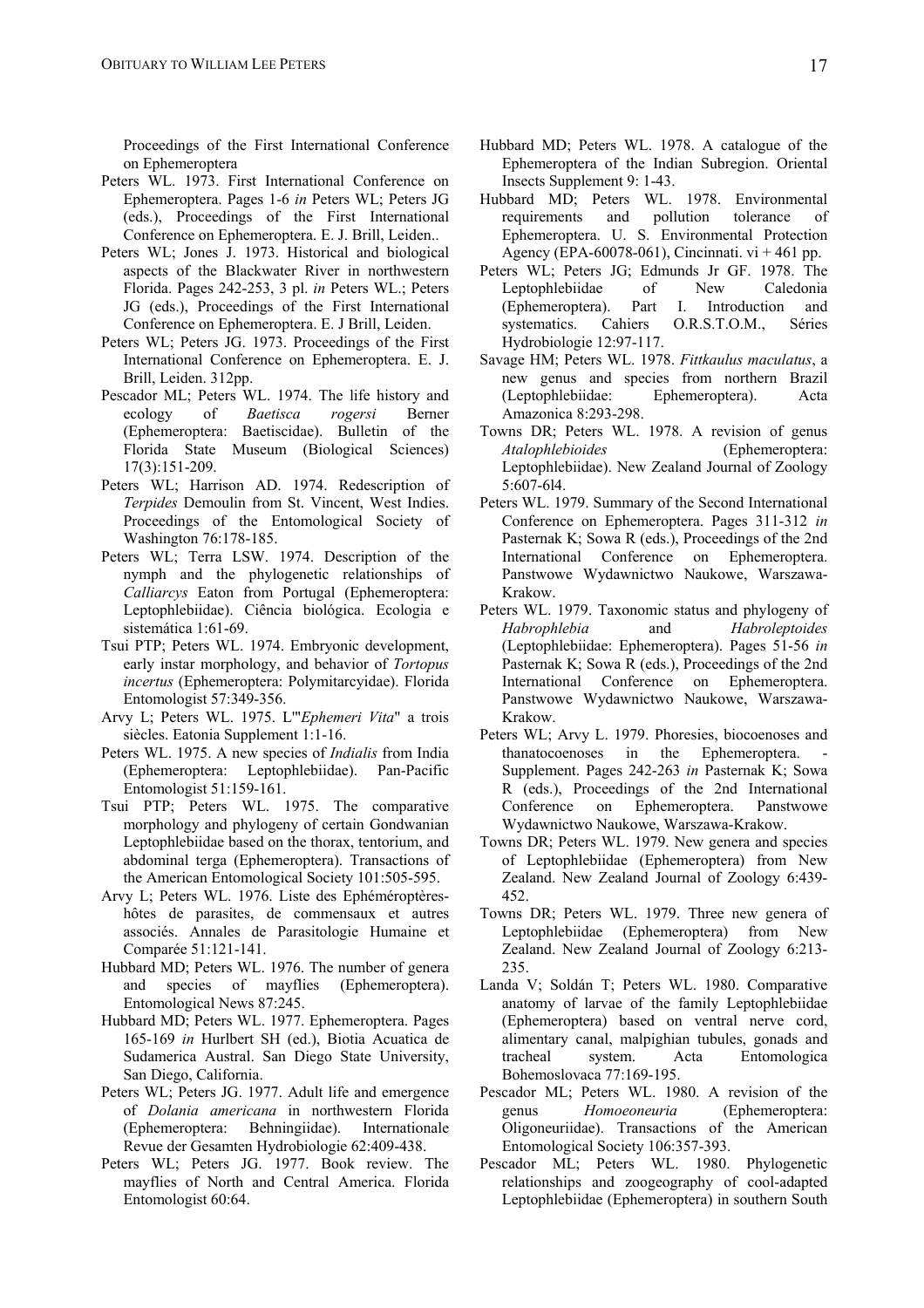America. Pages 43-56 *in* Flannagan JF; Marshall KE (eds.), Advances in Ephemeroptera Biology. Plenum Press, New York. 552 p.

- Pescador ML; Peters WL. 1980. Two new genera of cool-adapted Leptophlebiidae (Ephemeroptera) from southern South America. Annals of the Entomological Society of America 73:332-338.
- Peters WL. 1980. *Choroterpes* (*Choroterpes*) *lindrothi*, a new species of mayfly from Morocco (Ephemeroptera: Leptophlebiidae). Entomologica Generalis 6:371-373.
- Peters WL. 1980. Phylogeny of the Leptophlebiidae (Ephemeroptera): an introduction. Pages 33-41 *in* Flannagan JF; Marshall KE (eds.), Advances in Ephemeroptera Biology. Plenum Press, New York.
- Peters WL. 1980. Results of the Austrian Hydrobiological Mission, 1974, to the Seychelles-, Comores- and Mascarene Archipelagos. Part VIII: The Leptophlebiidae of the Seychelles and Comoro Islands (Ephemeroptera). Annales der Naturhistorisches Museum Wien 83:733-740.
- Peters J; Arvy L; Peters WL. 1980. Pictet et Eaton: les premiers specialistes des Ephemeropteres. Pictet and Eaton: the first mayfly specialists. Pages 531- 537 *in* Flannagan JF; Marshall KE (eds.), Advances in Ephemeroptera Biology. Plenum Press, New York.
- Peters WL; Peters JG. 1980. The Leptophlebiidae of New Caledonia (Ephemeroptera). Part II. Systematics. Cahiers O.R.S.T.O.M., Series Hydrobiologie 13:61-82.
- Towns DR; Peters WL. 1980. Phylogenetic relationships of the Leptophlebiidae of New Zealand (Ephemeroptera). Pages 57-69 *in* Flannagan JF; Marshall KE (eds.), Advances in Ephemeroptera Biology. Plenum Press, New York.
- Flowers RW; Peters WL. 1981. *Stenonema mexicana* (Heptageniidae: Ephemeroptera) in Southern Central America. Entomological News 92:152-154.
- Hubbard MD; Peters WL. 1981. Ephemeroptera. Pages 55-63 *in* Hurlbert SH; Rodriguez G; Santos ND (eds.), Aquatic Biota of Tropical South America, Part 1: Arthropoda. San Diego State University, San Diego, California.
- Peters WL. 1981. *Coryphorus aquilus*, a new genus and species of Tricorythidae from the Amazon Basin (Ephemeroptera). Aquatic Insects 3:209-217.
- Peters WL. 1981. Zoogeography of selected aquatic insects in New Caledonia. National Geographic Society Research Reports 13:493-496.
- Peters WL; Peters JG. 1981. The Leptophlebiidae: Atalophlebiinae of New Caledonia (Ephemeroptera). Part III - Systematics. Revue d'Hydrobiologie Tropical 14:233-243.
- Peters WL; Peters JG. 1981. The Leptophlebiidae: Atalophlebiinae of New Caledonia (Ephemeroptera). Part IV. - Systematics. Revue d'Hydrobiologie Tropical 14:245-252.
- Pescador ML; Peters WL. 1982. Four new genera of Leptophlebiidae (Ephemeroptera: Atalophlebiinae)

from southern South America. Aquatic Insects 4:1- 19.

- Peters WL. 1982. Phylum Arthropoda: Class Insecta: Order Ephemeroptera. Pages 28-31 *in* R. Franz, Rare and Endangered Biota of Florida. Vol. 6. Invertebrates. Florida Game and Fresh Water Fish Commission, University Presses of Florida, Gainesville.
- Savage HM; Peters WL. 1983. Systematics of *Miroculis* and related genera from northern South America (Ephemeroptera: Leptophlebiidae). Transactions of the American Entomological Society 108:491-600.
- Hubbard MD; Peters WL. 1984. Ephemeroptera of Sri Lanka: an introduction to their ecology and biogeography. Pages 257-274 in C. H. Fernando, ed. Ecology and Biogeography in Sri Lanka. Dr. W. Junk Publishers, The Hague. (Monographiae Biologicae vol. 57).
- Peters WL. 1984. Summary of the Fourth International Conference on Ephemeroptera. Pages 331-333 *in* Landa V; Soldán, T; Tonner T (eds.), Proceedings of the Fourth International Conference on Ephemeroptera. Czechoslovak Academy of Sciences, Ceske Budejovice.
- Peters WL; Edmunds Jr GF. 1984. A redescription and phylogenetic relationships of *Nesophlebia* (Ephemeroptera, Leptophlebiidae, Atalophlebiinae). Pages 27-35 *in* Landa V; Soldán, T; Tonner T (eds.), Proceedings of the Fourth International Conference on Ephemeroptera Czechoslovak Academy of Sciences, Ceske Budejovice.
- Sivaramakrishnan KG; Peters WL. 1984. Description of a new species of *Notophlebia* from India and reassignment of the ascribed nymph of *Nathanella* (Ephemeroptera: Leptophlebiidae). Aquatic Insects 6:115-121.
- Alba-Tercedor J; Peters WL. 1985(1986). Types and additional specimens of Ephemeroptera studied by Longinos Navás in the Museo de Zoología del Ayuntamiento, Barcelona, Spain. Aquatic Insects 7:215-227.
- Pescador ML; Peters WL. 1985. Biosystematics of the genus *Nousia* from southern South America (Ephemeroptera: Leptophlebiidae: Atalophlebiinae). Journal of the Kansas Entomological Society 58:91- 123.
- Campbell IC; Peters WL. 1986. Redefinition of *Kirrara* Harker with a redescription of *Kirrara procera* Harker (Ephemeroptera: Leptophlebiidae: Atalophlebiinae). Aquatic Insects 8:71-81.
- Peters JG; Peters WL. 1986. Leg abscission and adult *Dolania* (Ephemeroptera: Behningiidae). Florida Entomologist 69:245-250.
- Pescador ML; Peters WL. 1987. Revision of the genera *Meridialaris* and *Massartellopsis* (Ephemeroptera: Leptophlebiidae: Atalophlebiinae) from South America. Transactions of the American Entomological Society 112:147-189.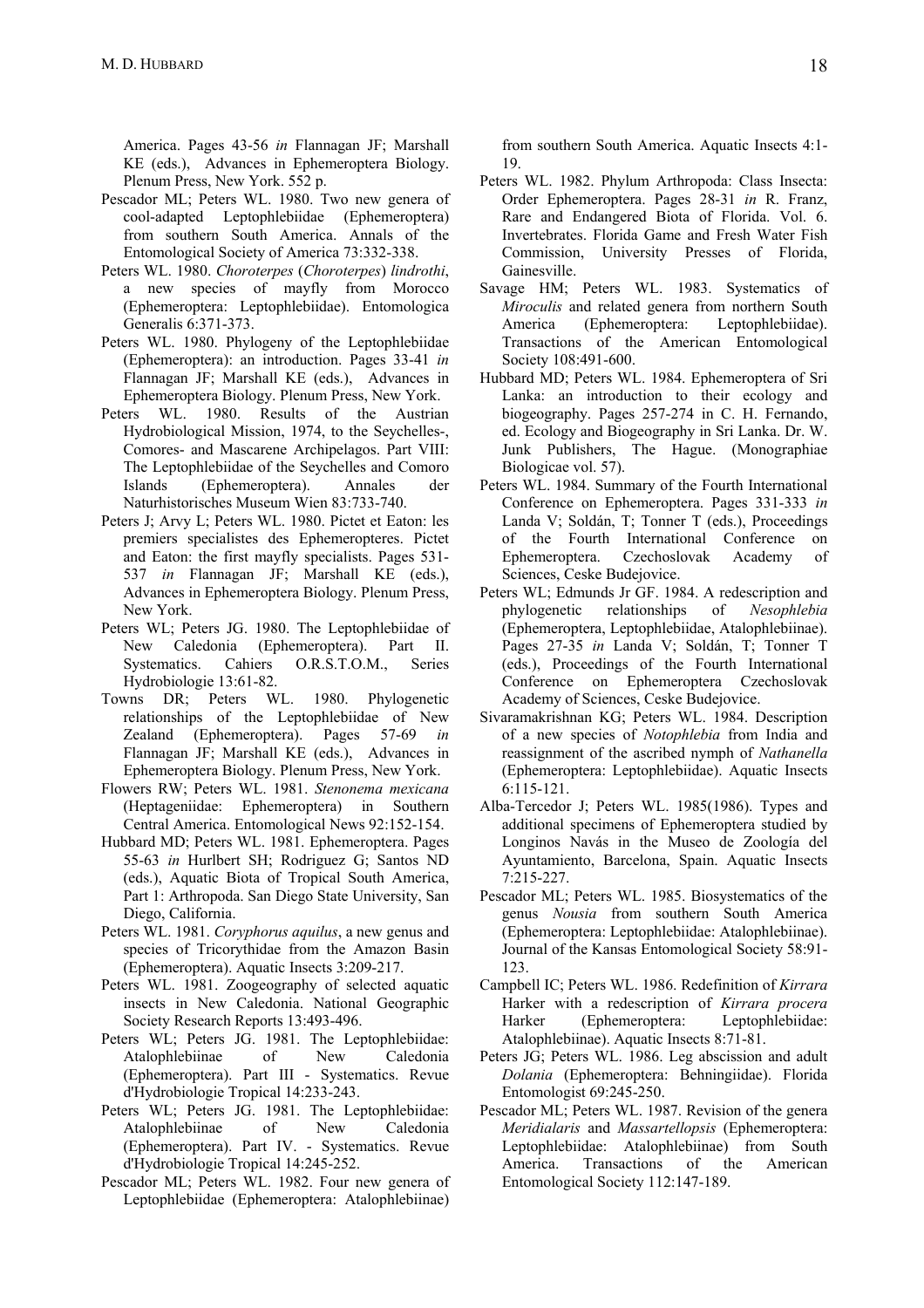- Peters JG; Peters WL; Fink TJ. 1987. Seasonal synchronization of emergence in *Dolania americana* (Ephemeroptera: Behningiidae). Canadian Journal of Zoology 65:3177-3185.
- Peters WL. 1988. Origins of the North Anerican Ephemeroptera fauna, especially the Leptophlebiidae. Memoirs of the Entomological Society of Canada 144:13-24.
- Peters WL; Peters JG. 1988. The secret swarm. Natural History 97(5):8, 10, 12-13.
- Peters WL; Hubbard MD. 1989. Names and authorship of two family groups in the Ephemeroptera. Journal of the New York Entomological Society 97:115- 116.
- Pescador ML; Peters WL. 1990. Biosystematics of the genus *Massartella* Lestage (Ephemeroptera: Leptophlebiidae: Atalophlebiinae) from South America. Aquatic Insects 12:145-160.
- Peters WL; Edmunds Jr GF. 1990. A new genus and species of Leptophlebiidae: Atalphlebiinae from the Celebes (Sulawesi) (Ephemeroptera). Pages 327- 366 *in* Campbell IC (ed.), Mayflies and Stoneflies: Life histories and biology. Kluwer Academic Publishers.
- Peters WL; Peters JG; Edmunds Jr GF. 1990. The Leptophlebiidae: Atalophlebiinae of New Caledonia (Ephemeroptera). Part V.- Systematics. Revue d'Hydrobiologie Tropicale 23:121-140.
- Campbell IC; Peters WL. 1991. Ephemeroptera (Mayflies). Pages 279-293 *in* Naumann ID *et al.* (eds.), The insects of Australia  $2<sup>nd</sup>$  ed. Vol. 2. CSIRO, Melbourne University Press.
- Fink TJ; Soldán T; Peters JG; Peters WL. 1991. The reproductive life history of the predacious, sandburrowing mayfly *Dolania americana* (Ephemeroptera: Behningiidae) and comparisons with other mayflies. Canadian Journal of Zoology 69:1083-1093.
- Pescador ML; Peters WL. 1991. Biosystematics of the genus *Penaphlebia* (Ephemeroptera: Leptophlebiidae: Atalophlebiinae) from South America. Transactions of the American Entomological Society 117:1-38.
- Peters WL; Gillies MT. 1991. The male imago of *Protobehningia* Tshernova from Thailand (Ephemeroptera: Behningiidae). Pages 207-216 *in* J. Alba-Tercedor J; . Sanchez-Ortega A (eds.), Overview and Strategies of Ephemeroptera and Plecoptera. Sandhill Crane Press, Inc., Gainesville, Florida.
- Domínguez, E., M. D. Hubbard, and W. L. Peters. 1992. Clave para ninfas y adultos de las familias y géneros de Ephemeroptera (Insecta) sudamericanos. Biologia Acuatica 16:1-32, fig. a-c, 1-39.
- Campbell IC; Peters WL. 1993. A revision of the Australian Ephemeroptera genus *Atalomicria* Harker (Leptophlebiidae: Atalophlebiinae). Aquatic Insects 15:89-107.
- Grant PM; Peters WL. 1993. Description of four new genera of *Thraulus* group mayflies from the Eastern

Hemisphere and redescription of *Simothraulus* and *Chiusanophlebia* (Ephemeroptera: Leptophlebiidae: Atalophlebiidae). Transactions of the American Entomological Society 119:131-168.

- Peters WL; Peters JG. 1993. Status changes in Leptohyphidae and Tricorythidae (Ephemeroptera). Aquatic Insects 15:45-48.
- Peters WL. 1994. Order Ephemeroptera. Mayflies: Family Behningiidae; Family Oligoneuriidae; Family Heptageniidae. Pages 257-263 *in* Rare and endangered biota of Florida Vol. IV. Invertebrates. University Press of Florida, Gainesville.
- Domínguez E; Hubbard MD; Peters WL. 1995. Insecta Ephemeroptera. Pages 1069-1089 *in* Lopretto EC; Tell G (eds.), Ecosistemas de Aguas Continentales: Metodologías para su estudio. Ediciones Sur, La Plata.
- Peters WL; Gillies MT. 1995. Square facets in a hexagonald world. Pages 371-375 *in* Corkum LD; Ciborowski JJH (eds.), Current directions in research in Ephemeroptera. Canadian Scholars' Press, Toronto.
- Peters JG; Peters WL. 1995. Evidence for a dispersal morph in females of *Dolania americana* (Ephemeroptera: Behningiidae). Pages 253-262 *in* Corkum LD; Ciborowski JJH (eds.), Current directions in research in Ephemeroptera. Canadian Scholars' Press, Toronto.
- Domínguez E; Molineri C; Peters WL. 1996. Ephemeroptera from Central and South America: New species of the *Farrodes bimaculatus* group with a key for the males. Studies on Neotropical Fauna and Environment 31:87-101.
- Peters WL; Peters JG; Edmunds Jr GF. 1996. The Leptophlebiidae: Atalophlebiinae of New Caledonia (Ephemeroptera). Part VI.- Systematics. Revue d'Hydrobiologie Tropicale 27:97-105.
- Towns DR; Peters WL. 1996. Fauna of New Zealand: Leptophlebiidae (Insecta: Ephemeroptera). Fauna of New Zealand 35:1-144.
- Domínguez E; Peters WL; Peters JG; Savage HM. 1997. The imago of *Simothraulopsis* Demoulin with a redescription of the nymph (Ephemeroptera: Leptophlebiidae: Atalophlebiinae). Aquatic Insects 19:141-150.
- Peters WL. 1997. A redescription of the imago of *Castanophlebia* Barnard, 1931 from South Africa (Ephemeroptera: Leptophlebiidae: Atalophlebiinae). Pages 449-454 *in* Landolt P; Sartori M (eds.), Ephemeroptera & Plecoptera: Biology-Ecology-Systematics. Mauro Tinguely & Lachat S.A., Fribourg.
- Hofmann C; Peters WL. 1999. "*Hagenulopsis guadeloupensis* Hofmann & Peters, pages 82-93" *in* Hofmann C; Sartori M; Thomas A. Les Ephéméroptères (Ephemeroptera) de la Guadeloupes (Petites Antilles français). Mémories de la Société Vaudoise des Sciences Naturelles 20 :1-95.